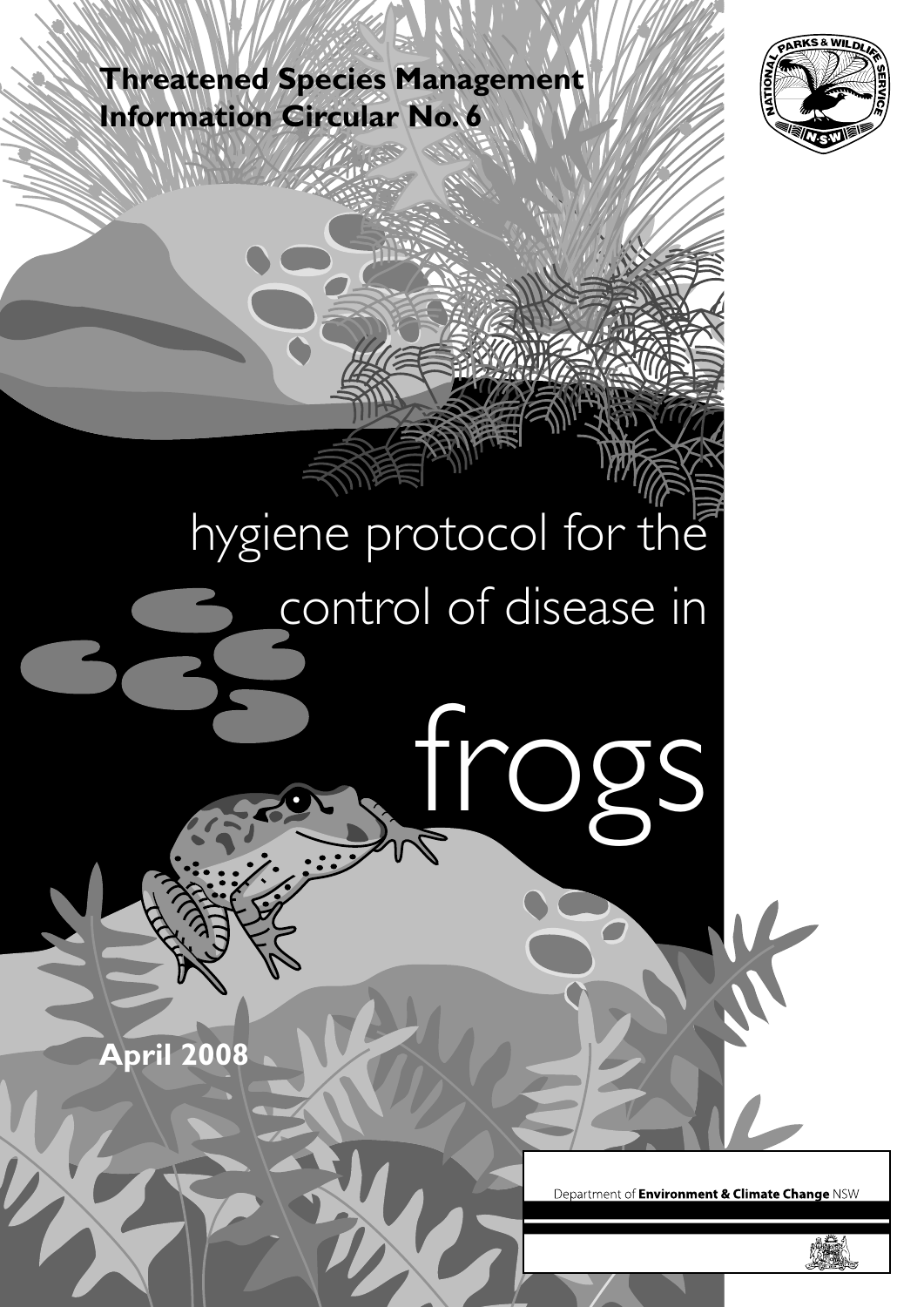#### **© Department of Environment and Climate Change (NSW), 2008.**

\* The National Parks and Wildlife Service is part of the Department of Environment and Climate Change

This work is copyright. However, material presented in this protocol may be copied for personal use or utilised for management and educational purposes, providing that any extracts are fully acknowledged. Apart from this and any other use as permitted under the Copyright Act 1968, no part may be reproduced without prior written permission from DECC.

Department of Environment and Climate Change (NSW) 59-61 Goulburn Street (PO Box A290) Sydney South 1232

| Phone:   | (02) 9995 5000 (switchboard)             |
|----------|------------------------------------------|
| Phone:   | 131 555 (environment information         |
|          | and publications requests)               |
| Phone:   | 1300 361 967 (national parks information |
|          | and publications requests)               |
| Fax:     | $(02)$ 9995 5999                         |
| TTY:     | (02) 9211 47 23                          |
| Email:   | info@environment.nsw.gov.au              |
| Website: | www.environment.nsw.gov.au               |
|          |                                          |

This document can be sourced from the DECC website: www.environment.nsw.gov.au/resources/nature/hypfrog.pdf

This document should be cited as: Department of Environment and Climate Change (NSW) 2008. Hygiene protocol for the control of disease in frogs. Information Circular Number 6. DECC (NSW), Sydney South.

ISBN 0 7313 6372 8 DECC 2008/199

#### **Acknowledgments**

NSW National Parks and Wildlife Service Declining Frog Working Group who recommended the preparation and provided input into the development of this strategy.

Ross Wellington and Ron Haering (both DECC) the authors of this document.

Thanks to Jack Baker, Lee Berger, Mark Endersby, Jeff Hardy, Frances Hulst, Alex Hyatt, Keith McDougall, Diana Mendez, Deborah Pergolotti, Graham Pyke, Marjo Rauhala, Julie Ravallion, Karrie Rose, Lothar Voigt and Arthur White for their advice and/or technical review.

This hygiene protocol is an adaptation of the Declining Amphibian Population Task Force (DAPTF) Fieldwork Code of Practice and the recommendations of Speare et al. (1999) and has drawn on recommendations from earlier guidelines prepared by Environment ACT.

Foundation for National Parks and Wildlife funded the printing of this protocol.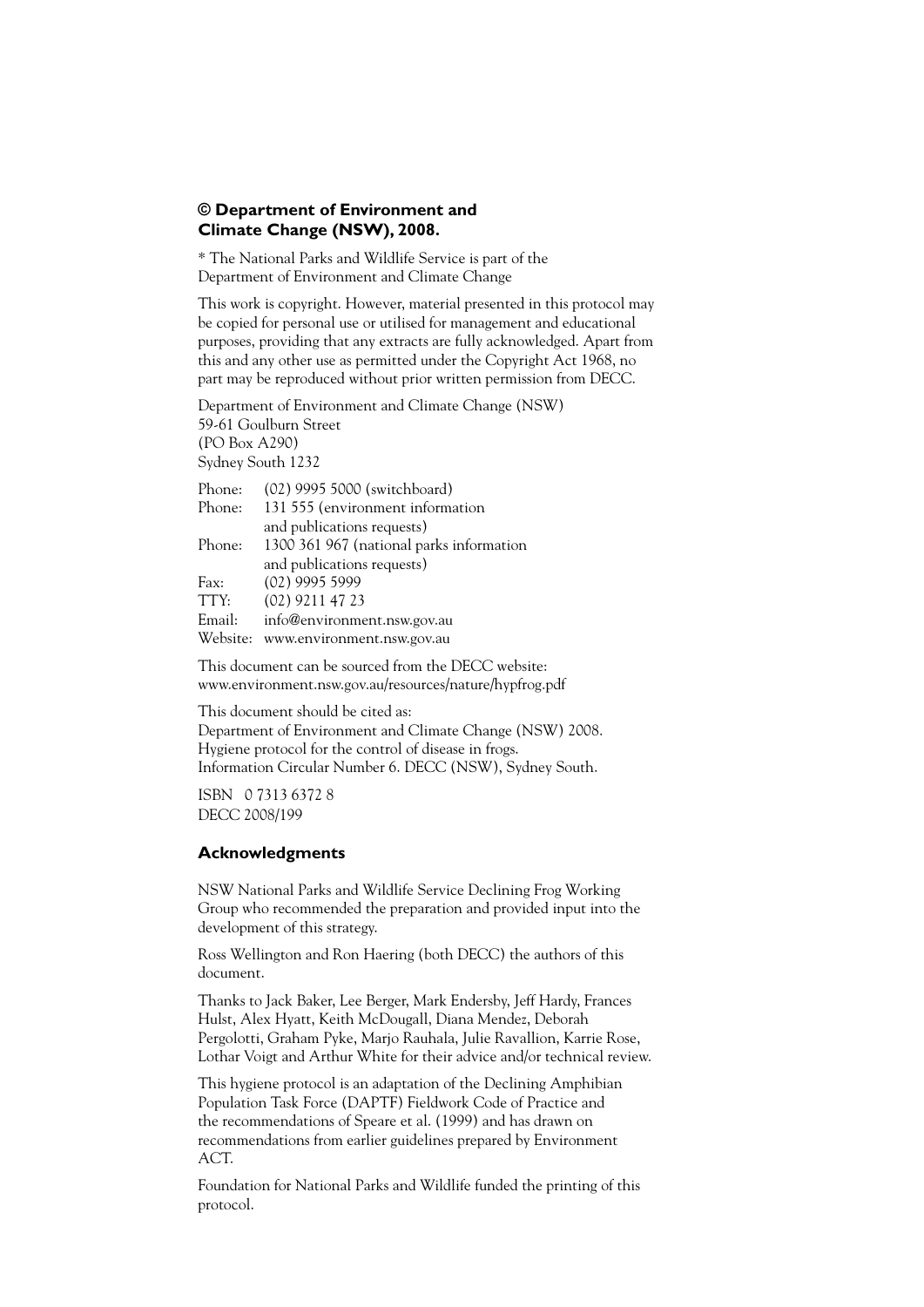### hygiene protocol for the control of disease in

| $\mathbf{L}$<br>1.2<br>OBJECTIVES<br>1.3                      | 2 |
|---------------------------------------------------------------|---|
| 2.1<br>2.2<br>2.3<br>2.4                                      |   |
| 3.1<br>3.2<br>3.3<br>3.4                                      |   |
| 4. I<br>4.2                                                   |   |
| Appendix 3 NSW ANIMAL WELFARE ADVISORY COUNCIL METHODOLOGY 14 |   |

Appendix 4 LICENSED WILDLIFE CARER AND RESCUE ORGANISATIONS ........... 15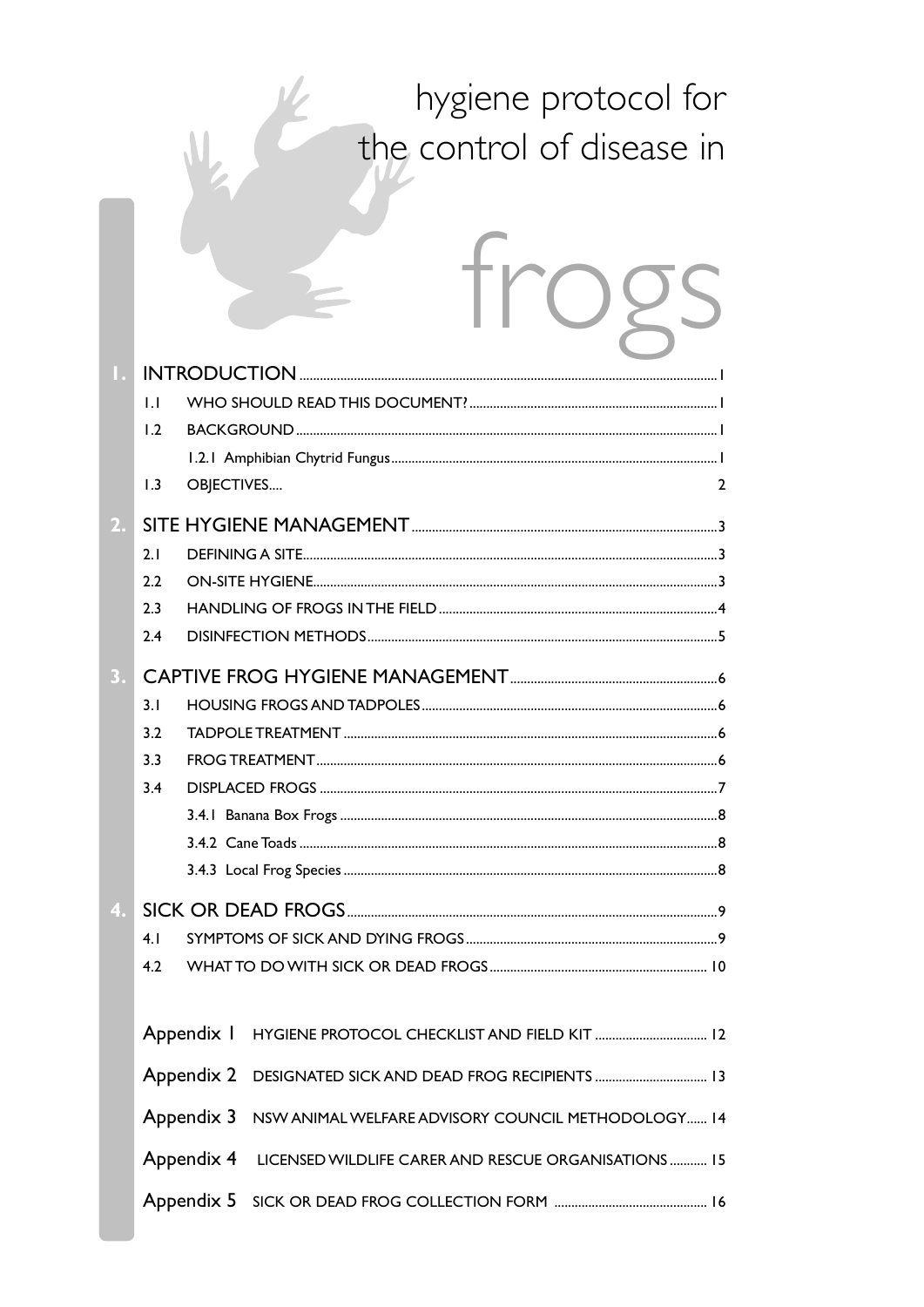# introduction

This information circular outlines measures to:

- Prevent or reduce disease causing pathogens being transferred within and between wild populations of frogs.
- Ensure captive frogs are not infected prior to release.
- Deal safely with unintentionally transported frogs.
- Assist with the proper identification and management of sick and dead frogs in the wild.

#### **1.1 Who should read this document?**

This protocol is intended for use by all researchers, wildlife consultants, fauna surveyors and students undertaking frog field-work. In addition, the protocol should be read by Department of Environment and Climate Change (DECC) personnel, frog keepers, wildlife rescue and carer organisations, herpetological/frog interest groups/ societies, fauna park/zoo operators/workers and other individuals who regularly deal with or are likely to encounter frogs.

This protocol outlines the expectations of the DECC regarding precautionary procedures to be employed when working with frog populations. The intention is to promote implementation of hygiene procedures by all individuals working with frogs. New licences and licence renewals will be conditional upon incorporation of the protocol. The DECC recognises that some variation from the protocol may be appropriate for particular research and frog handling activities. Such variation proposals should accompany any licence application or renewal to the DECC.

#### **1.2 Background**

#### **1.2.1 Amphibian Chytrid Fungus**

The apparent decline of frogs, including extinctions of species and local populations, has attracted increased international and national concern. Many

potential causes for frog declines have been proposed (eg see Pechmann et al., 1991; Ferrero and Bergin, 1993; Pechmann and Wilbur, 1994; Pounds and Crump, 1994; Pounds et al., 1997). However, the patterns of decline at many locations suggest that epidemic disease maybe the cause (Richards et al., 1993; Laurance et al., 1996; Alford and Richards, 1997). Recent research has implicated a waterborne fungal pathogen *Batrachochytrium dendrobatidis* as the likely specific causative agent in many of these declines both in Australia and elsewhere (Berger et al., 1998; 1999). This agent is commonly known as the amphibian or frog chytrid fungus and is responsible for the disease Chytridiomycosis (Berger et al., 1999).

*B. dendrobatidis* is a form of fungus belonging to the phylum Chytridiomycota. Most species within this phylum occur as free-living saprophytic fungi in water and soil and have been found in almost every type of environment including deserts, artic tundra and rainforest and are considered important primary biodegraders (Powell 1993). *B. dendrobatidis* is a unique parasitic form of Chytridiomycete fungi, in that it invades the skin of amphibians, including tadpoles, often causing sporadic deaths with up to 100% mortality in some populations. Chytridiomycosis has been detected in over 40 species of native amphibian in Australia (Mahony and Workman 2000). However, it is not currently known whether the fungus is endemic or exotic to Australia.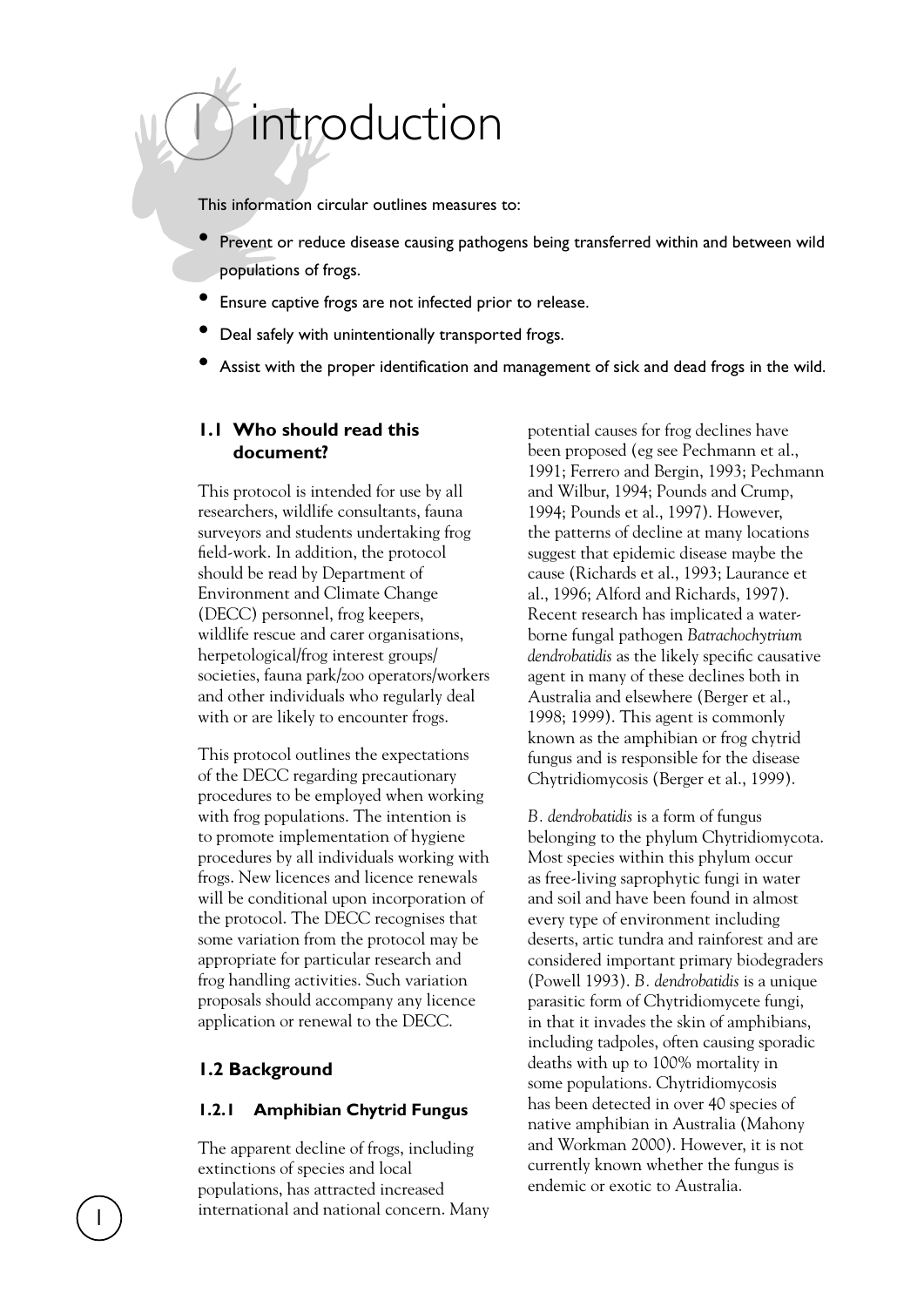The infective stage of *B. dendrobatidis* is the zoospore and transmission requires water (Berger et al.,1999). Zoospores released from an infected amphibian can potentially infect other amphibians in the same water. More research is needed on the dynamics of infection in the wild. *B. dendrobatidis* is known to be susceptible to seasonal temperature changes, dehydration, salinity, water pH, light, nutrition and dissolved oxygen (Berger et al., 1999).

#### **1.3 Objectives**

The objectives of the hygiene protocol are to:

• Recommend best-practice procedures for DECC personnel, researchers, consultants and other frog enthusiasts or individuals who handle frogs.

- Suggest workable strategies for those regularly working in the field with frogs or conducting fieldwork activities in wetlands and other aquatic environments where there is the potential for spreading pathogens such as the frog chytrid fungus.
- Provide background information and guidance to people who provide advice or supervise frog related activities.
- Provide standard licence conditions for workers engaged in frog related activities.
- Inform Animal Care and Ethics Committees (ACEC) for their consideration when granting research approvals.



Life cycle of frog chytrid fungus from infective freeliving zoospore stage to sporangium (adapted from L. Berger).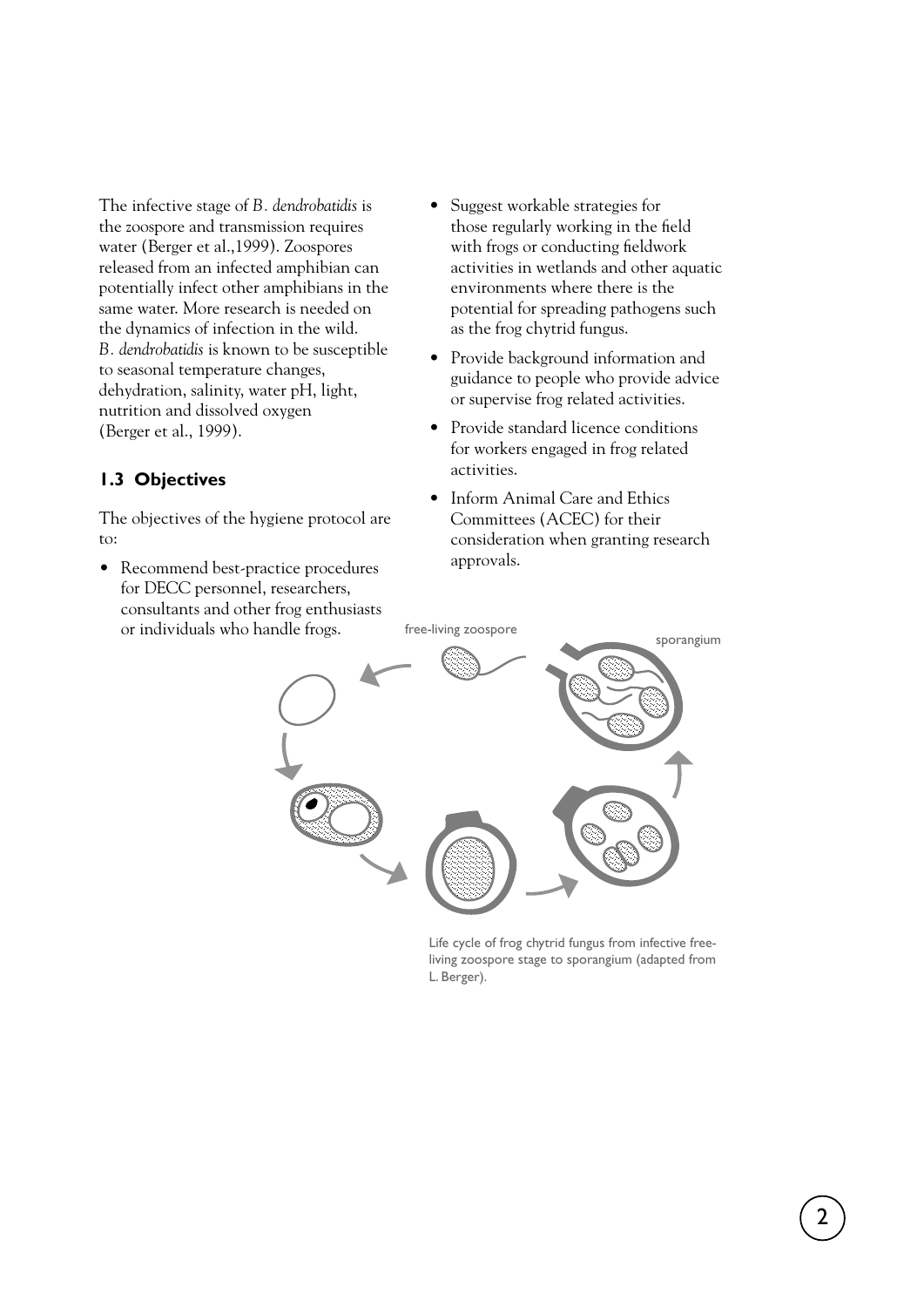# site hygiene management

**A checklist of risk management procedures and recommended standard hygiene kit is provided in Appendix 1. Please note Footnote 1 on page 4.** 

Individuals studying frogs often travel and collect samples of frogs from multiple sites. Some frog populations can be particularly sensitive to the introduction of infectious pathogens such as the frog chytrid fungus. Also, the arrangement of populations in the landscape may make frogs particularly vulnerable to transmission of infectious pathogens. Therefore, it is important that frog workers recognise the boundaries between sites and undertake measures which reduce the likelihood of spreading infection.

Where critically endangered species or populations of particular risk are known to occur, this protocol should be applied over very short distances ie a single site may need to be subdivided and treated as separate sites.

When planning to survey multiple sites, always start at a site where frog chytrid fungus is not known to be present before entering other infected areas.

#### **2.1 Defining a site**

Defining the boundary of a site maybe problematic. In some places, the boundary between sites will be obvious but in others, less so. Undertaking work at a number of sites or conducting routine monitoring at a series of sites within walking distance creates obvious difficulties with boundary definitions. It is likely that defining the boundary between sites will differ among localities. It may be that a natural or constructed feature forms a logical indicator of a site boundary eg a road/ track, a large body of water such as a river or the sea, a marked habitat change or a catchment boundary.

**As a guiding principle, each individual waterbody should be considered a separate site.**

When working along a river or stream or around a wetland or a series of interconnecting ponds it is reasonable, in most instances, to treat such examples as a single site for the purposes of this protocol. Such a case would occur in areas where frogs are known to have free interchange between ponds.

Where a stream consists of a series of distinctive tributaries or sub-catchments or where there is an obvious break or division then they should be treated as separate sites, particularly if there is no known interchange of frogs between sites.

#### **2.2 On-site hygiene**

When travelling from site to site it is recommended that the following hygiene precautions be undertaken to minimise the transfer of disease from footwear, equipment and/or vehicles.

#### **Footwear**

**Footwear must be thoroughly cleaned and disinfected at the commencement of fieldwork and between each sampling site.** 

This can be achieved by initially scraping boots clear of mud and standing the soles in a disinfecting solution. The remainder of the boot should be rinsed or sprayed with a disinfecting solution that contains *benzalkonium chloride* as the active ingredient. Disinfecting solutions should be prevented from entering any water bodies.

Rubber boots such as 'gum boots' or 'Wellingtons' are recommended because of the ease with which they can be cleaned and disinfected.

Several changes of footwear bagged between sites might be a practical alternative to cleaning.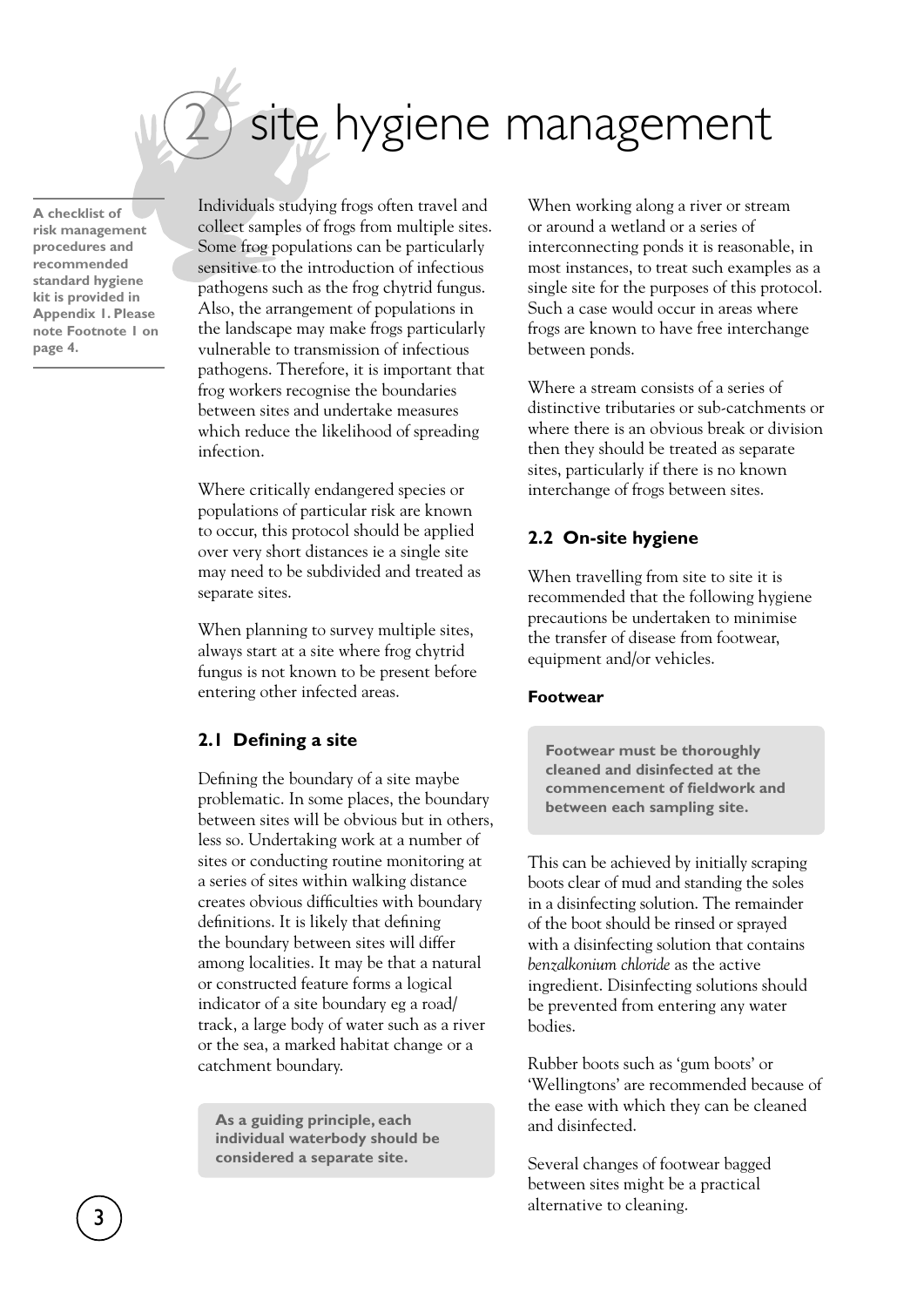#### **Equipment**

**Equipment such as nets, balances, callipers, bags, scalpels, headlamps, torches, wetsuits and waders etc that are used at one site must be cleaned and disinfected before reuse at another site.** 

Disposable items should be used where possible. Non-disposable equipment should be used only once during a particular field exercise and disinfected later or disinfected at the site between uses using procedures outlined in 2.4 below.

#### **Vehicles**

**Where necessary, vehicle tyres should be sprayed/flushed with a disinfecting solution in high-risk areas.** 

Transmission of disease from vehicles is unlikely to be a problem. However, if a vehicle is used to traverse a known frog site, which could result in mud and water being transferred to other bodies of water or frog sites, then wheels and tyres should undergo cleaning and disinfection. This should be carried out at a safe distance from water bodies, so that the disinfecting solution can infiltrate soil rather than runoff into a nearby water body.

Spraying with 'toilet duck' (active ingredient *benzalkonium chloride*) is recommended to disinfect car wheels and tyres.

Cleaning of footwear before getting back into the car will prevent the transfer of pathogens from/to vehicle floor and control pedals.

#### **2.3 Handling of frogs in the field**

The spread of pathogenic organisms, such as the frog chytrid fungus, may occur as a result of handling frogs.

**Frogs should only be handled when necessary.** 

Where handling of frogs is necessary the risk of pathogen transfer should be minimised as follows:

- Hands should be either cleaned and disinfected between samples or a new pair of disposable gloves used for each sample<sup>1</sup>. This may be achieved by commencing with a work area that has a dish containing a disinfecting solution and paper towels.
- A 'one bag one frog' approach to frog handling should be used especially where several people are working together with one person processing frogs and others doing the collecting. Bags should not be reused.
- A 'one bag one sample' approach to tadpole sampling should be used. Bags should not be reused.

Researchers who use toe clipping or Passive Integrated Transponder (PIT) tagging are likely to increase the risk of transmitting disease between frogs due to the possibility of directly introducing pathogens into the frogs' system. This can be minimised by using:

- Disposable sterile instruments
- Instruments disinfected previously and used once
- Instruments disinfected in between each frog

**Disinfecting solutions containing**  *benzalkonium chloride* **are readily available from local supermarkets. Some brands include Toilet Duck, Sanpic, New Clenz and Pine Clean.** 







<sup>1</sup> As a principle, this protocol assumes that not all frogs in an infected pond will be contaminated by the frog chytrid fungus. The infective load of a body of water may not be high enough to cause cross contamination of individual frogs in the same pond. Therefore care should be taken to use separate gloves and bags and clean hands for each sample, to avoid transmission of high infective loads between individuals.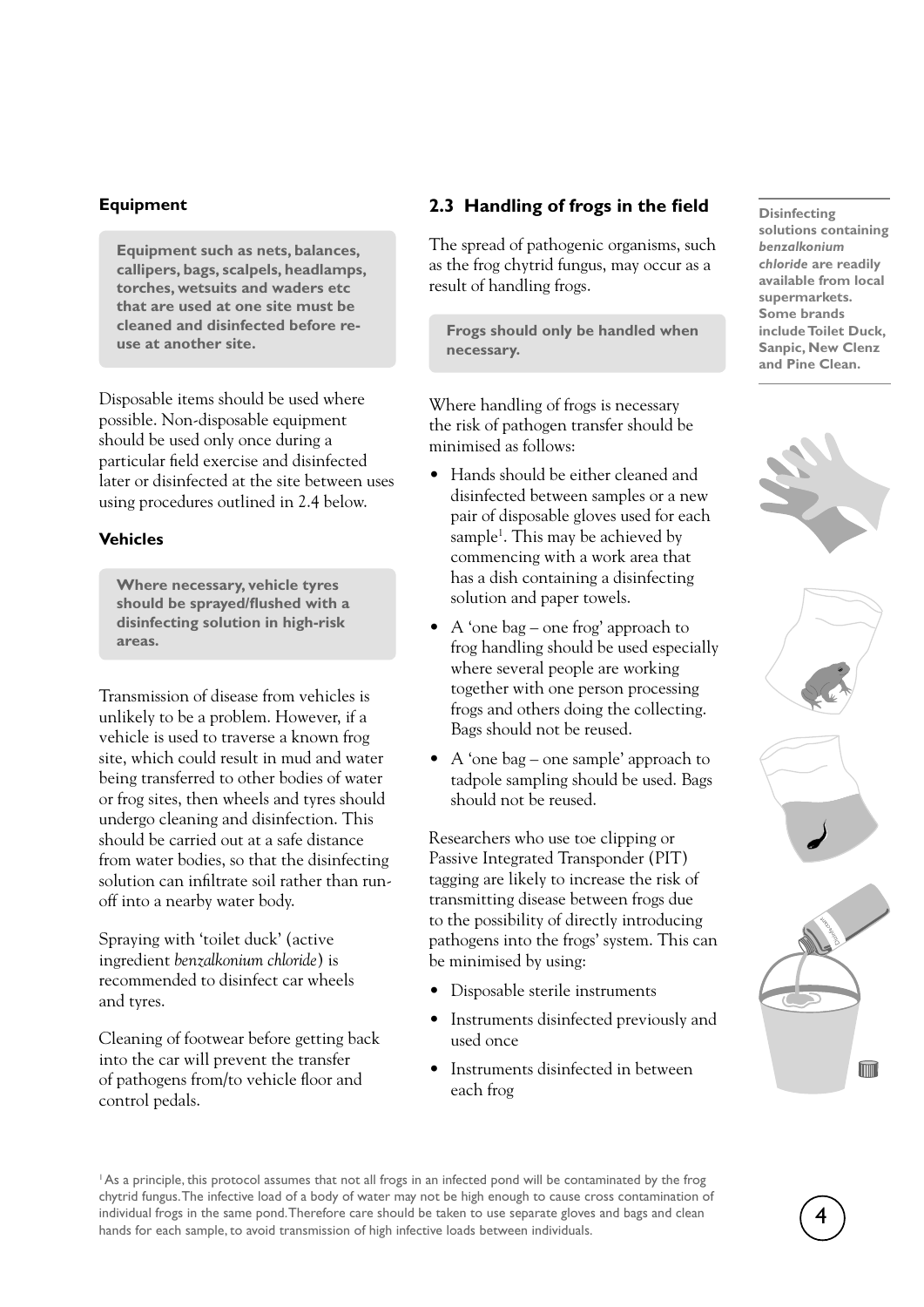Open wounds from toe clipping and PIT tagging should be sealed with a cyanoacrylate compound such as *Vetbond*© to reduce the likelihood of entry of pathogens. The DECC ACEC further recommends the application of topical anaesthetic *Xylocaine*© cream and *Betadine*© disinfectant (1% solution) before and after any surgical procedure. This should then be followed by the wound sealant.

All used disinfecting solutions, gloves and other disposable items should be stored in a sharps or other waste container and disposed or sterilised appropriately at the completion of fieldwork. Disinfecting solutions must not come into contact with frogs or be permitted to contaminate any water bodies

#### **2.4 Disinfection Methods**

Disinfecting agents for hands and equipment must be effective against bacteria and both the vegetative and spore stages of fungi. The following agents are recommended:

- Chloramine and Chlorhexidine based products such as *Halamid*©, *Halasept*© or *Hexifoam*© are effective against both bacteria and fungi. These products are suitable for use on hands, footwear, instruments and other equipment. The manufacturers instructions should be followed when preparing these solutions.
- Bleach and alcohol (ethanol or methanol), diluted to appropriate concentrations can be effective against bacteria and fungi. However, these substances may be less practical because of their corrosive and hazardous nature.

When using methanol either:

- immerse in 70% methanol for 30 minutes or
- dip in 100% methanol then flame for 10 seconds or boil in water for 10 minutes

Fresh bleach (5% concentration) may be also effective against other frog pathogens such as Rana Virus.

Some equipment not easily disinfected in these ways can be effectively cleaned using medical standard 70% isopropyl alcohol wipes – *Isowipes*©.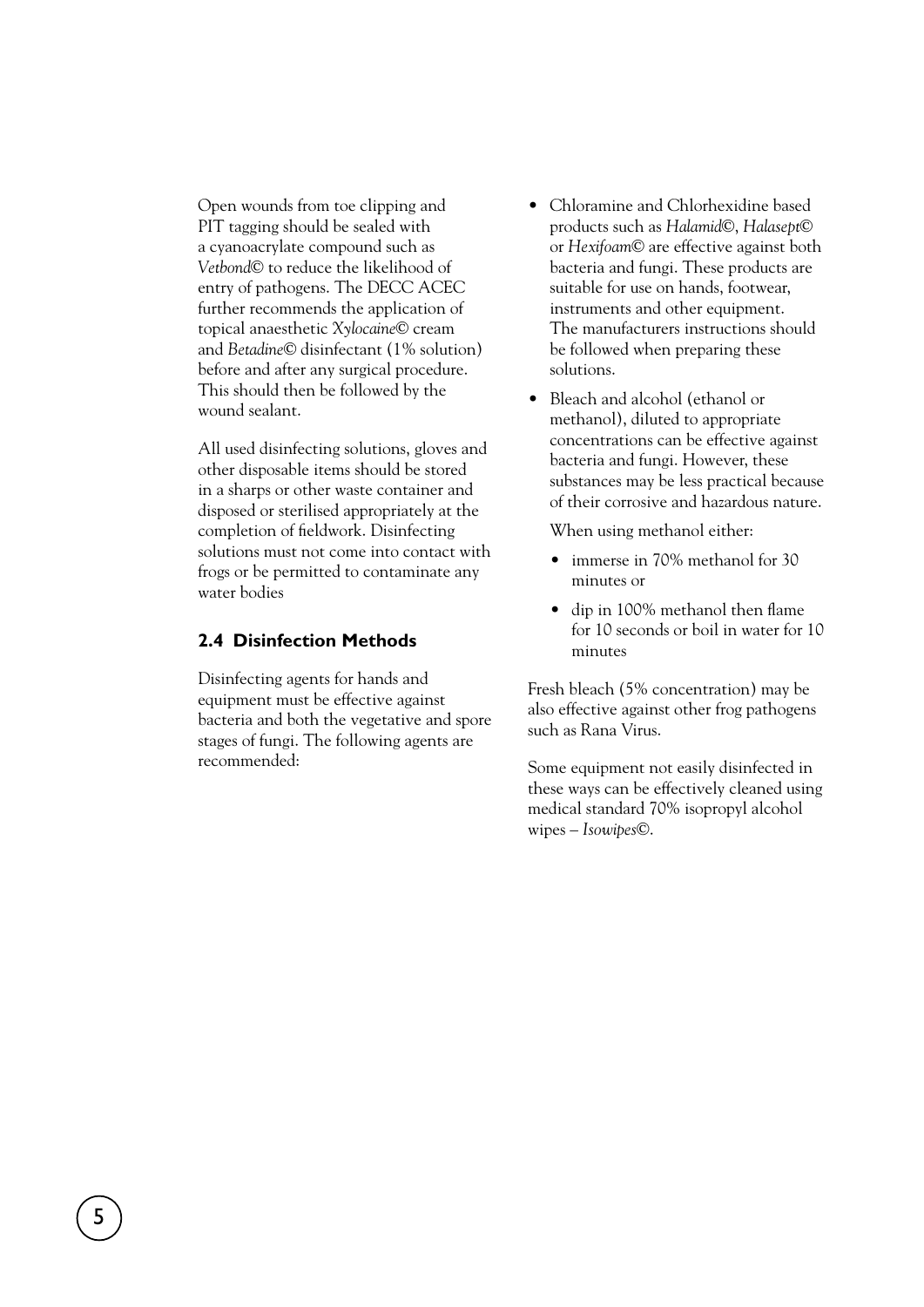## captive frog hygiene management

#### **3.1 Housing frogs and tadpoles**

**Frogs and tadpoles should only be removed from a site when absolutely necessary.** 

When it is necessary for frogs or tadpoles to be collected and held for a period of time, the following measures should be undertaken:

- Animals obtained at different sites should be kept isolated from each other and from other captive animals.
- Aquaria set up to hold frogs should not share water, equipment or any filtration system. Splashes of water from adjacent enclosures or drops of water on nets may transfer pathogens between enclosures.
- Prior to housing frogs or tadpoles, ensure that tanks, aquaria and any associated equipment are disinfected.
- Tanks and equipment should be cleaned, disinfected and dried immediately after frogs/tadpoles are removed.



Careful maintenance of your enclosures will ensure a safe and hygienic environment for captive frogs and tadpoles.

#### **3.2 Tadpole treatment**

In most instances:

**be avoided.** 

When contemplating a release of captive bred tadpoles for conservation purposes a Translocation Proposal should be submitted to the DECC and pathological screening for disease should be undertaken (see also DECC Translocation Policy). Tadpoles can be tested by randomly removing 10 individuals at 6 weeks and again at 2 weeks before anticipated release. Testing could be undertaken by the pathology section at Taronga Zoo, Newcastle University, CSIRO Australian Animal Health Laboratories at Geelong and James Cook University at Townsville. Such an arrangement would need to be negotiated by contacting one of these institutions well before the anticipated release date. (see Appendix 2 for contact details)

DECC have licenced NSW Schools to allow students and/or teachers to remove tadpoles for classroom life cycle studies. They are authorised to remove individuals from only one location, each school also requires endorsement from Department of Education and Training Animal Care and Ethics Committee and comply with this protocol.

Tadpoles collected for these purposes are to be obtained from the local area of the school and are not to be obtained from DECC Reserves. As soon as tadpoles have transformed, froglets must be returned to the exact point of capture. Tadpoles from different locations are not to be mixed.

Antifungal cleansing treatments to clear tadpoles of the frog chytrid fungus are currently being trialed. In the future, such a treatment may be an added procedure required prior to froglet releases.



**Detailed information on safely maintaining frogs in captivity is provided in Voigt (2001).**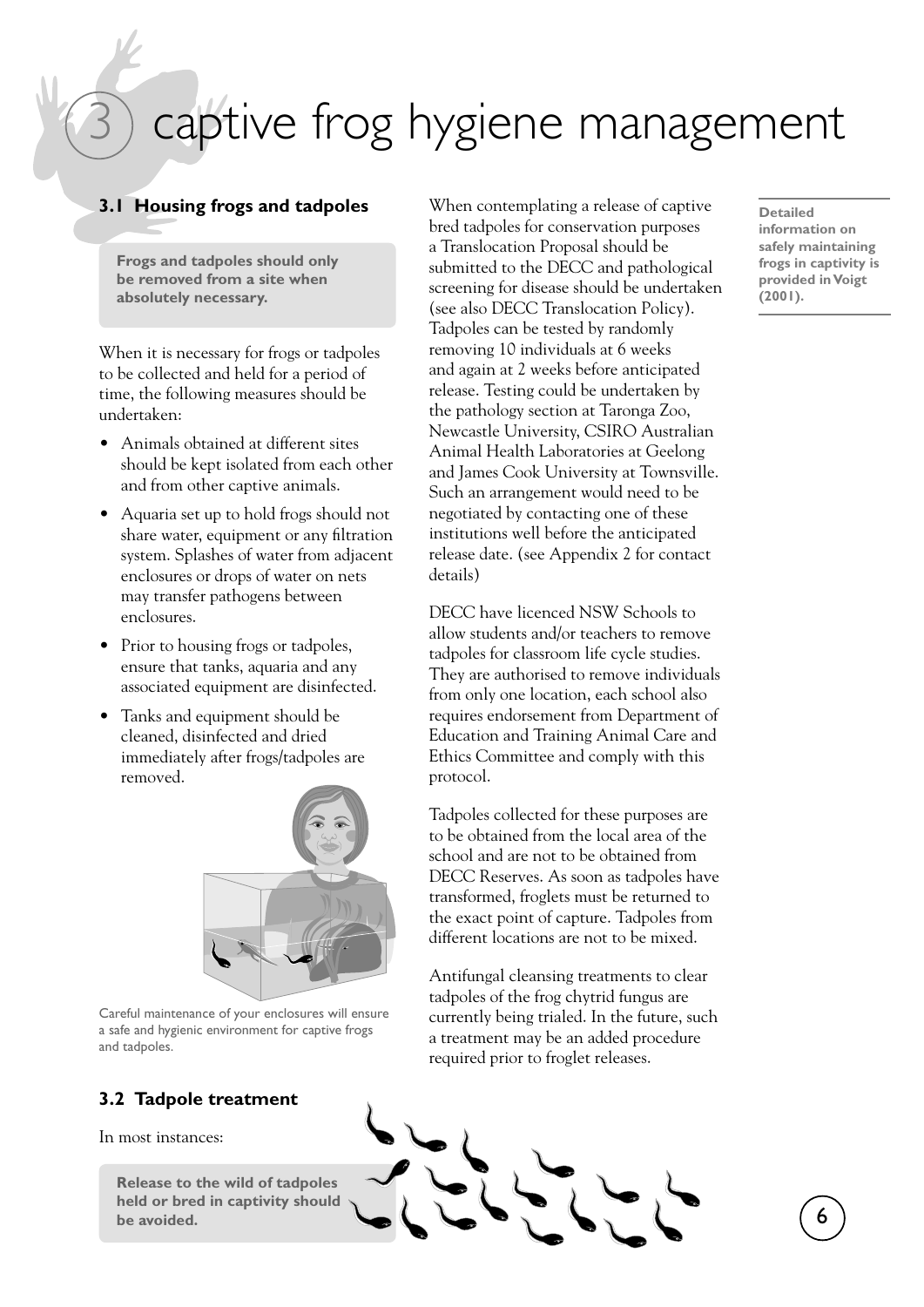#### **3.3 Frog treatment**

The rigour with which frogs must be treated to ensure pathogens are not introduced to native populations means that any proposal for the removal of adult frogs (particularly threatened species) from wild populations should be given careful consideration.

When it is essential for frogs to be removed from the wild, the following should apply.

Individuals to be released should be quarantined for a period of 2 months and monitored for any signs of illness or disease.

Frogs must not be released if any evidence of illness or infection is detected. If illness is suspected, further advice must be sought from a designated frog recipient (Appendix 2) as soon as possible to determine the nature of the problem. Chytridiomycosis can be diagnosed in live frogs by microscopical examination of preserved toe clips or from shedding skin samples. Research is still in progress on the development of a simple technique for the detection of Chytridiomycosis and a treatment for infected frogs.

Current methods which may be used include:

- A technique for the treatment of potentially infected frogs is to place the frogs individually in a 1mg/L benzalkonium chloride solution for 1 hour on days 1, 3, 5, 9, 11 and 13 of the treatment period. Frogs are then isolated/quarantined for two months. This and other possible treatments are documented in Berger and Speare (1998)
- *Betadine*© and *Bactone*© treatments have also been used on adult frogs with some success (M. Mahony, Newcastle University pers. comm.)

which has been used successfully (Lee Berger CSIRO Australian Animal Health Laboratory pers. comm.). Information on this method is available on the Website http://www.jcu.edu. au/school/PHTM/frogs/adms/attach6. pdf.

Frogs undergoing treatment should be housed individually and kept separate from non-infected individuals.

#### **3.4 Displaced frogs**

Displaced frogs are those native frog species and introduced Cane Toads (Bufo marinus) which have been unintentionally transported around the country with fresh produce, transported produce and landscaping supplies. Procedures to be undertaken when encountering introduced/displaced native frog species (as well as Cane Toads) are as follows.

#### **3.4.1 Banana box frogs**

'Banana Box' frog is the term used to describe several native frog species (usually Litoria gracilenta, L. infrafrenata, L. bicolor and L. caerulea) commonly transported in fruit and vegetable shipments and landscaping supplies. In the past, well meaning individuals have attempted to return these frogs to their place of origin but this is usually impossible to do accurately. There is risk of spread of disease if these frogs are transferred from place to place.

It is strongly recommended that:

**Displaced Banana Box frogs should be treated as if they are infected and should not to be freighted anywhere for release to the wild unless specifically approved by DECC.** 

• *Itraconazole*© is an expensive drug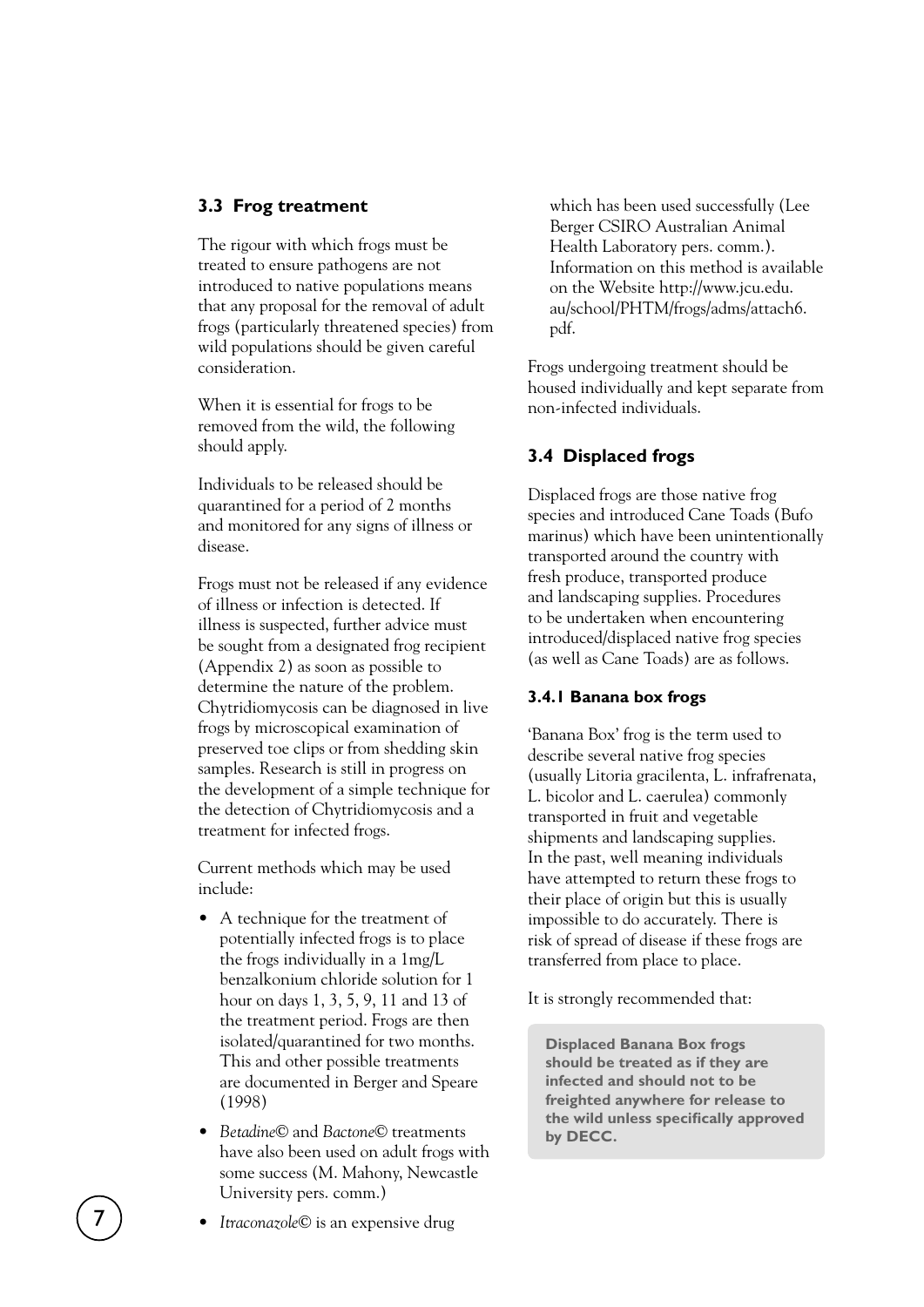When encountering a displaced frog:

- Contact a licensed wildlife carer organisation to collect the animal. The frog should then undergo a quarantine period of 2 months along with an approved disinfection treatment.
- Post-quarantine, the frog (if one of the species identified above) may be transferred to a licensed frog keeper. All other species require the permission from DECC Wildlife Licensing and Management Unit (WLMU) prior to transfer. Licensed carer groups are to record and receipt frogs obtained and disposed of in this way.
- Licensed Frog Keepers are to list these frogs in their annual licence returns to DECC.

Frogs held by licensed frog keepers are not to be released to the wild except with specific DECC approval.

Displaced frogs may be made available to recognised institutions for research projects, display purposes or perhaps offered to the Australian Museum as scientific specimens once approval has been provided by the DECC WLMU.



Frogs are often unintentionally transported with fresh produce and landscaping supplies. They are collectively known as 'banana box' or displaced frogs.

#### **3.4.2 Cane toads**

**Cane toads are known carriers of the Frog chytrid fungus and should not be knowingly transported or released to the wild.** 

If a cane toad is discovered outside of its normal range, it should be humanely euthanased in accordance with the recommended NSW Animal Welfare Advisory Council procedure (see Appendix 3). Care should be taken to avoid euthanasia of native species due to mistaken identity.

#### **3.4.3 Local frog species**

**Frogs encountered on roads, around dwellings and gardens or in swimming pools should not be considered as displaced frogs.** 

Frogs encountered in these situations should be assisted off roads, away from dwellings, or out of swimming pools preferably to the nearest area of vegetation or suitable habitat.

Incidences of frogs spawning or tadpoles appearing in swimming pools should be referred to a wildlife carer/rescue organisation for assistance (see Appendix 4).

Contact the Frogwatch Helpline if you are unsure whether a frog is a local species or displaced.

#### **An NPWS**

**information brochure titled 'Cane Toads in NSW' provides further information on cane toads and assistance with identification of some of the commonly misidentified native species. This information is also available on the DECC website.**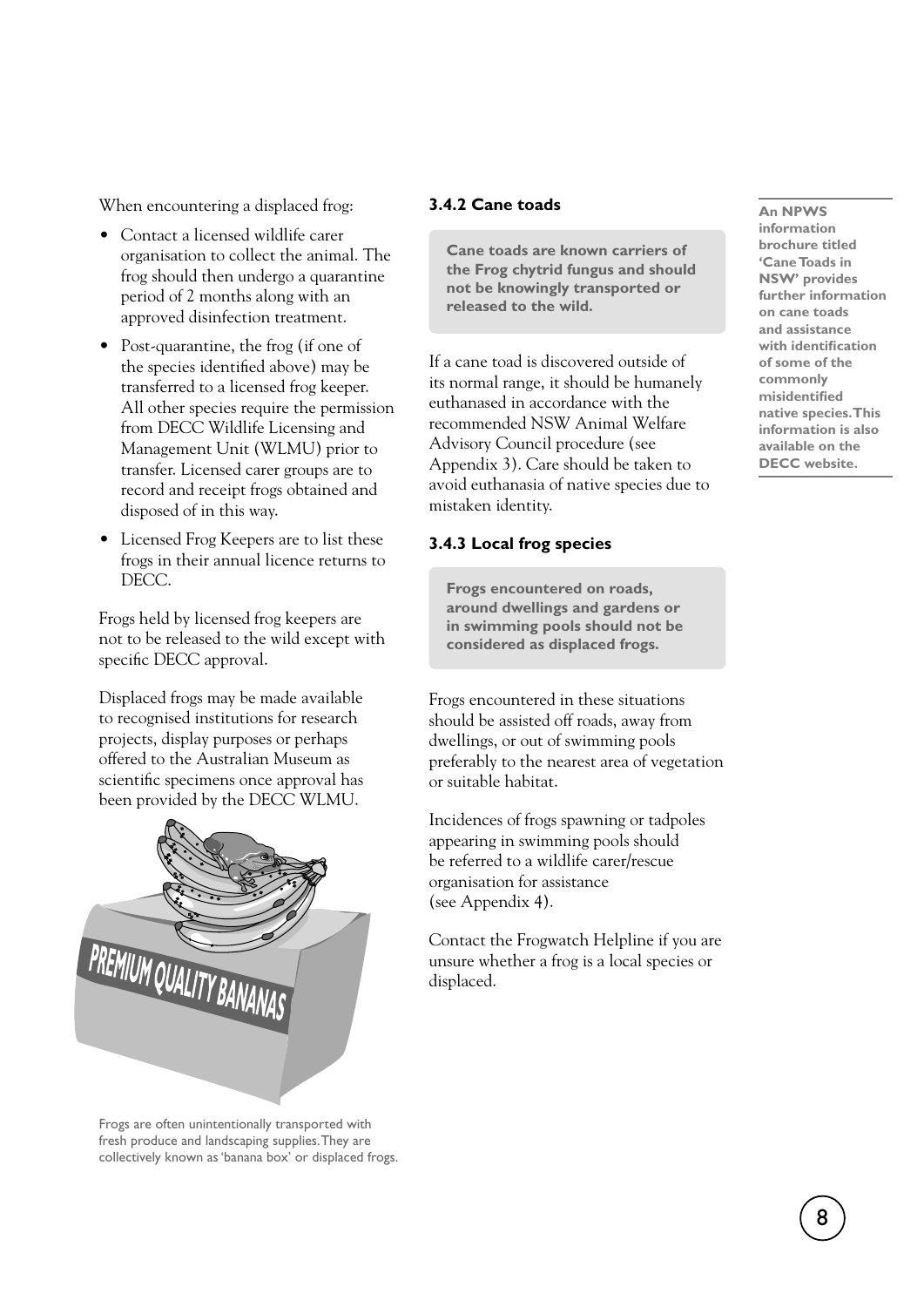sick or dead frogs

Unless an obvious cause of illness or death is evident (eg predation or road mortality): Sick or dead frogs encountered in the wild should be collected and disposed of in accordance with the procedures described in section 4.2 below.

#### **4.1 Symptoms of sick and dying frogs**

Sick and dying frogs exhibit a range of symptoms characteristic of chytrid infection. Symptoms may be expressed in the external appearance or behaviour of the animal. A summary of these symptoms are described below. More detailed information can be found in Berger et al., (1999) or at the James Cook University Amphibian Disease website at: http://www/jcu.edu.au/school/phtm/ PHTM/frogs/ampdis.htm.

#### **Appearance (one or more symptoms)**

- darker or blotchy upper (dorsal) surface
- reddish/pink-tinged lower (ventral) surface and/or legs and/or webbing or toes
- swollen hind limbs
- very thin or emaciated
- skin lesions (sores, lumps)
- infected eyes
- obvious asymmetric appearance

#### **Behaviour (one or more symptoms)**

- lethargic limb movements, especially hind limbs
- abnormal behaviour (eg a nocturnal, burrowing or arboreal frog sitting in the open during the day and making no vigorous attempt to escape when approached)
- little or no movement when touched



Great barred frog (*Mixophyes fasciolatus*) with severe Chytrid infection — note lethargic attitude and sloughing skin. Photo: L. Berger

#### **Diagnostic behaviour tests**

Sick frogs will fail one or more of the following tests:

| test                             | healthy                                              | sick                                 |
|----------------------------------|------------------------------------------------------|--------------------------------------|
| Gently touch with finger         | Frog will blink                                      | Frog will not blink<br>above the eye |
| Turn frog on its back            | Frog will flip back over                             | Frog will remain on<br>its back      |
| Hold frog gently by its<br>mouth | Frog will use its forelimbs<br>to try to remove grip | No response from frog                |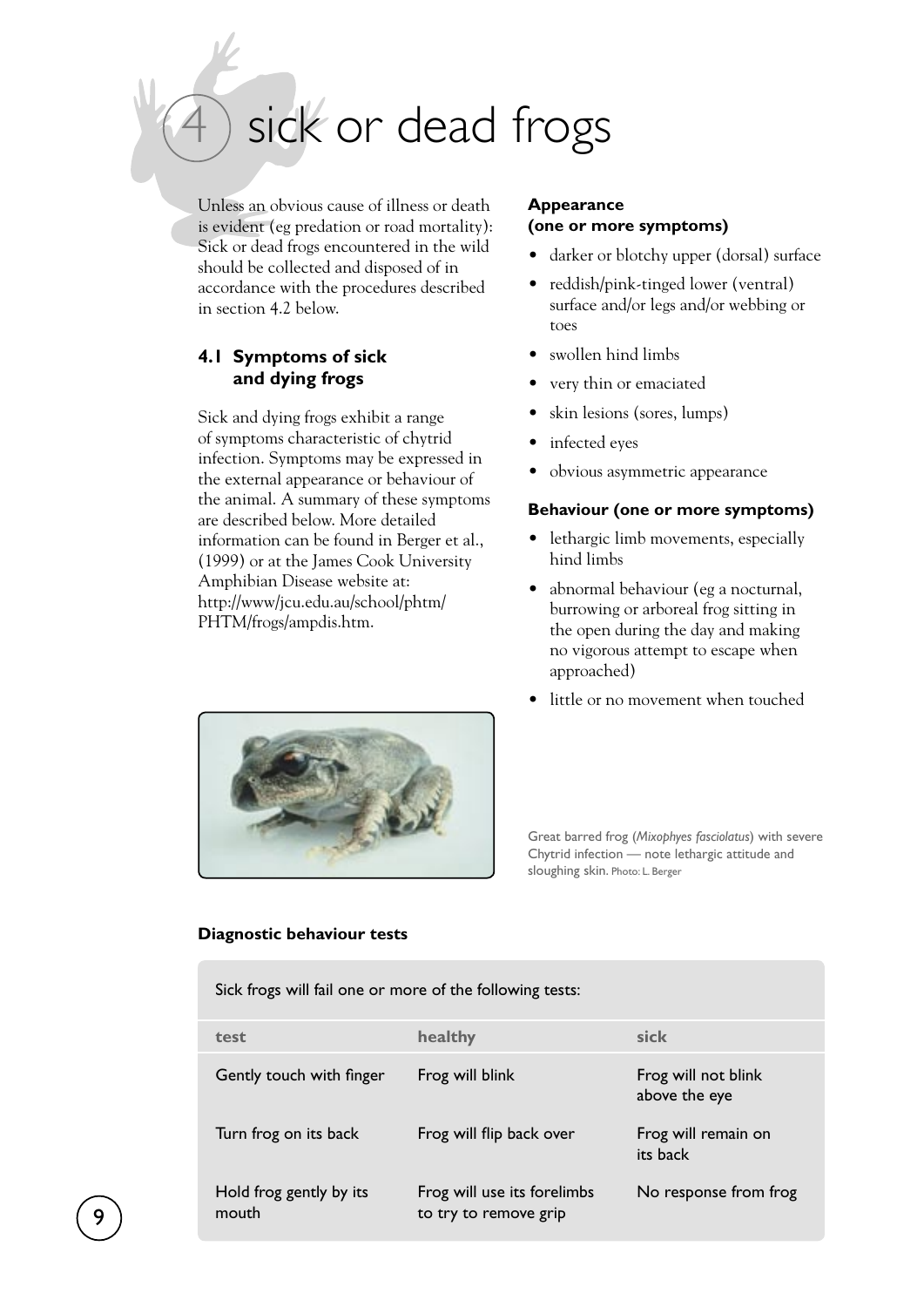#### **4.2 What to do with sick or dead frogs**

A procedure for the preparation and transport of a sick or dead frog is given below2 . Adherence to this procedure will ensure the animal is maintained in a suitable condition for pathological examination and assist the DECC and researchers to determine the extent of the disease and the number of species affected.

- Disposable gloves should be worn when handling sick or dead frogs. Avoid handling food and touching your mouth or eyes as this could transfer pathogens and toxic skin secretions from some frog species.
- New gloves and a clean plastic bag should be used for each frog specimen to prevent cross-contamination. When gloves are unavailable, use an implement to transfer the frog to a container rather than using bare hands.
- If the frog is dead, keep the specimen cool and preserve as soon as possible (as frogs decompose quickly after death making examination difficult). Specimens can be fixed/preserved in 70% ethanol or 10% buffered formalin.

Cut open the belly and place the frog in about 10 times its own volume of preservative. Alternatively, specimens can be frozen (although this makes tissues unsuitable for some tests). If numerous frogs are collected, some should be preserved and some should be frozen. Portions of a dead frog can be sent for analysis eg a preserved foot, leg or a portion of abdominal skin.

- The container should be labelled showing at least the species, date and location. A standardised collection form is provided in Appendix 5.
- If the frog is alive but unlikely to survive transportation (death appears imminent), euthanase the frog (see Appendix 3) and place the specimen in a freezer. Once frozen, the specimen is ready for shipment to the address provided below.
- If the frog is alive and likely to survive transportation, place the frog into either a moistened cloth bag with some damp leaf litter or into a plastic bag with damp leaf litter and partially inflated before sealing. Remember to keep all frogs separated during transportation.
- Preserved samples can be sent in jars or wrapped in wet cloth, sealed in bags and placed inside a padded box.
- Send frozen samples in an esky with dry ice (available from BOC/CIG Gas outlets).
- Place live or frozen specimens into a small styrafoam esky (available from K-Mart/Big W for approximately \$2.50).
- Seal esky with packaging tape and address to one of the laboratories listed in Appendix 4.
- Send the package by courier.

**Further information on sick and dying frogs is available on the Amphibian Disease Home Page at http://www.jcu. edu.au/dept/PHTM/ frogs/ampidis.htm — in particular refer to** *'What to do with dead or ill frogs'.* 

 $^2$ The measures described below are standard procedures and may vary slightly depending on the distance and time required to reach the intended recipient. Contact the intended recipient of the sick or dead frog prior to sending to confirm the appropriate procedure.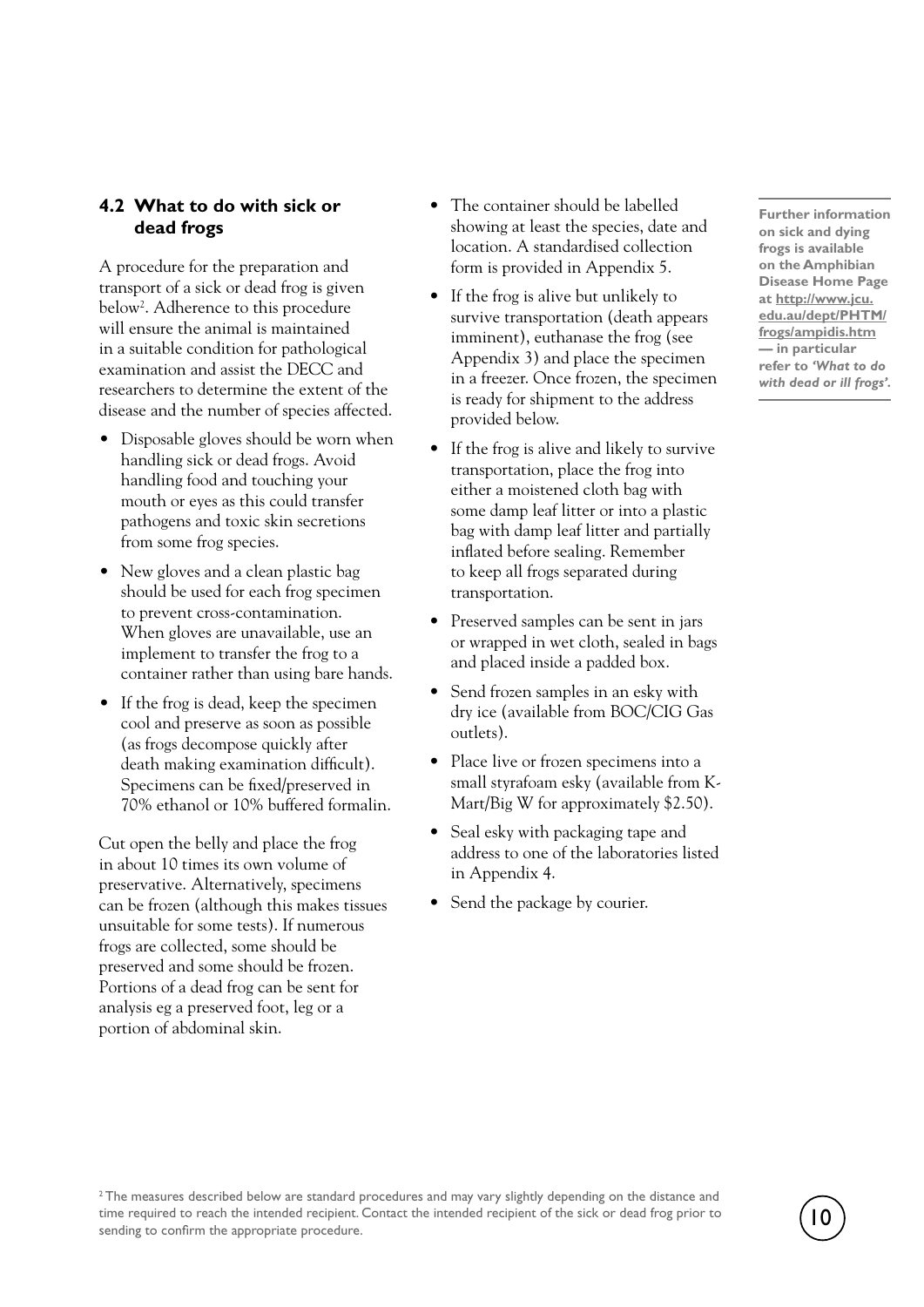# references

**Alford, R.A. and Richards, S.J.** (1997) Lack of evidence for epidemic disease as an agent in the catastrophic decline of Australian rainforest frogs. *Conserv. Biol. 11*: 1026-1029.

**Berger, L., Speare, R.** (1998) Chytridiomycosis - a new disease of amphibians. *ANZCCART News 11(4)*: 1-3.

**Berger, L., Speare, R., Daszac, P., Green, D.E., Cunningham, A.A., Goggin, C.L., Slocombe, R., Ragan, M.A., Hyatt, A.D., McDonald, K.R., Hines, H.B., Lips, K.R., Marantelli, G. and Parkes, H.**  (1998) Chytridiomycosis causes amphibian mortality associated with population declines in the rainforests of Australia and Central America. *Proc. Nat. Acad. Sci. 95:* 9031-9036.

**Berger, L., Speare, R. and Hyatt, A.** (1999) Chytrid fungi and amphibian declines: Overview, implications and future directions. In: Campbell, A. (Editor) Declines and disappearances of Australian frogs. Biodiversity Group, Environment Australia.

**Environment ACT** (1999) Guidelines for minimising introduction and spread of frog pathogens. Environment ACT. Canberra.

**Ferrero, T.J. and Bergin, S.** (1993) Review of environmental factors influencing the declines of Australian frogs. In: Lunney, D. and Ayers, D. (Editors) Herpetology in Australia: a diverse discipline. Trans. R. Zool. Soc. Mosman.

**Laurance, W.F., McDonald, K.R. and Speare, R.** (1996) Epidemic disease and catastrophic decline of Australian rainforest frogs. *Conserv. Biol. 77:* 203-212.

**Mahony, M. and Werkman, H.** (2000) The distribution and prevalence of Chytrid fungus in frog populations in eastern New South Wales and developing a means to identify presence or absence of Chytrid fungus in the field. Unpublished report to NSW National Parks and Wildlife Service.

11

**National Parks and Wildlife Service**

(2000) Helping frogs survive- A guide for frog enthusiasts. (Prepared by Voight, L., Haering, R., and Wellington, R). NPWS Hurstville. NSW.

**Pechmann, J.H.K. and Wilbur, H.M.** (1994) Putting declining amphibian populations into perspective: natural fluctuations and human impacts. *Herpetologica 50:* 64-84.

**Pechmann, J.H.K., Scott, D.E., Semlitsch, R.D., Caldwell, J.P., Vitt, L.J. and Gibson, J.W.** (1991) Declining amphibian populations: the problem of separating human impacts from natural fluctuations. *Science 253:* 892-895.

**Pounds, J.A. and Crump, M.L.** (1994) Amphibian declines and climate disturbance: the case for the golden toad and harlequin frog. *Conserv. Biol. 8:* 72-85.

**Pounds, J.A., Fogden, M.P.L., Savage, J.M. and Gorman, G.C.** (1997) Test of null models for amphibian declines on a tropical mountain. *Conserv. Biol. 11:* 1307-1322.

Powell, M.J. (1993) Looking at mycology with a Janus face: A glimpse of chytridiomycetes active in the environment. *Mycologia 85:* 1-20.

**Richards, S.J., McDonald, K.R. and Alford, R.A.** (1993) Declines in populations of Australia's endemic tropical rainforest frogs. *Pacific Conserv. Biol. 1*: 66-77.

**Speare, R., Berger, L. and Hines, H.** (1999) How to reduce the risk of you transmitting an infectious agent between frogs and between sites. Amphibian Diseases Home Page 22/1/99, (http://www.jcu.edu. au/dept/PHTM/frogs/ampdis.htm.).

**Voight, L.** (2001) Frogfacts No. 8. Frog hygiene for captive frogs (draft publication). FATS. Group. Sydney.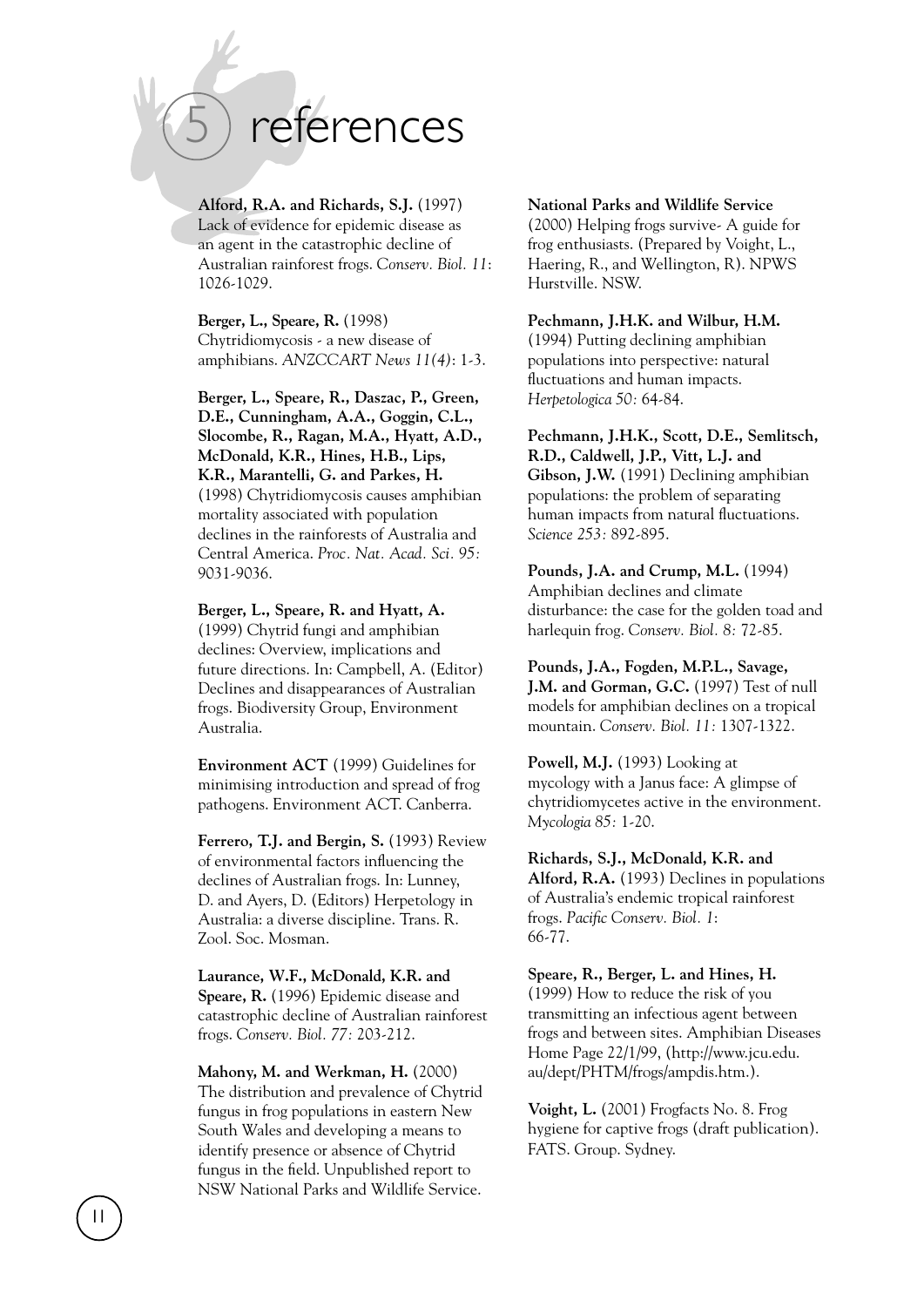# appendix I

### hygiene protocol checklist and field kit

#### The following checklist and field kit are designed to assist with minimising the risk of transferring pathogens between frogs.

Have you considered the following questions before handling frogs in the field:

- Has your proposed field trip been sufficiently well planned to consider hygiene issues?
- Have you taken into account boundaries between sites (particularly where endangered species or populations at risk are known to occur)?
- Have footwear disinfection procedures been considered and a strategy adopted?
- Have you planned the equipment you will be using and developed a disinfection strategy?
- Are you are planning to visit sites where vehicle disinfection will be needed (consider both vehicle wheels/tyres and control pedals) and if so, do you have a plan to deal with vehicle disinfection?
- Have handling procedures been planned to minimise the risk of frog to frog pathogen transmission?
- Do you have a planned disinfection procedure to deal with equipment, apparel and direct contact with frogs?

**If you answered NO to any of these questions please re-read the relevant section of the DECC Hygiene Protocol for the Control of Disease in Frogs and apply a suitable strategy.** 

#### **Field hygiene kit**

When planning to survey frogs in the field a portable field hygiene kit should be assembled to assist with implementing this protocol. Recommended contents of a field hygiene kit would include:

- Small styrofoam eski
- Disposable gloves
- Disinfectant spray bottle (atomiser spray) and/or wash bottle
- Disinfecting solutions
- Wash bottle
- Scraper or scrubbing brush
- Small bucket
- Plastic bags large and small
- Container for waste disposal
- Materials for dealing with sick and dead frogs (see section 4.2)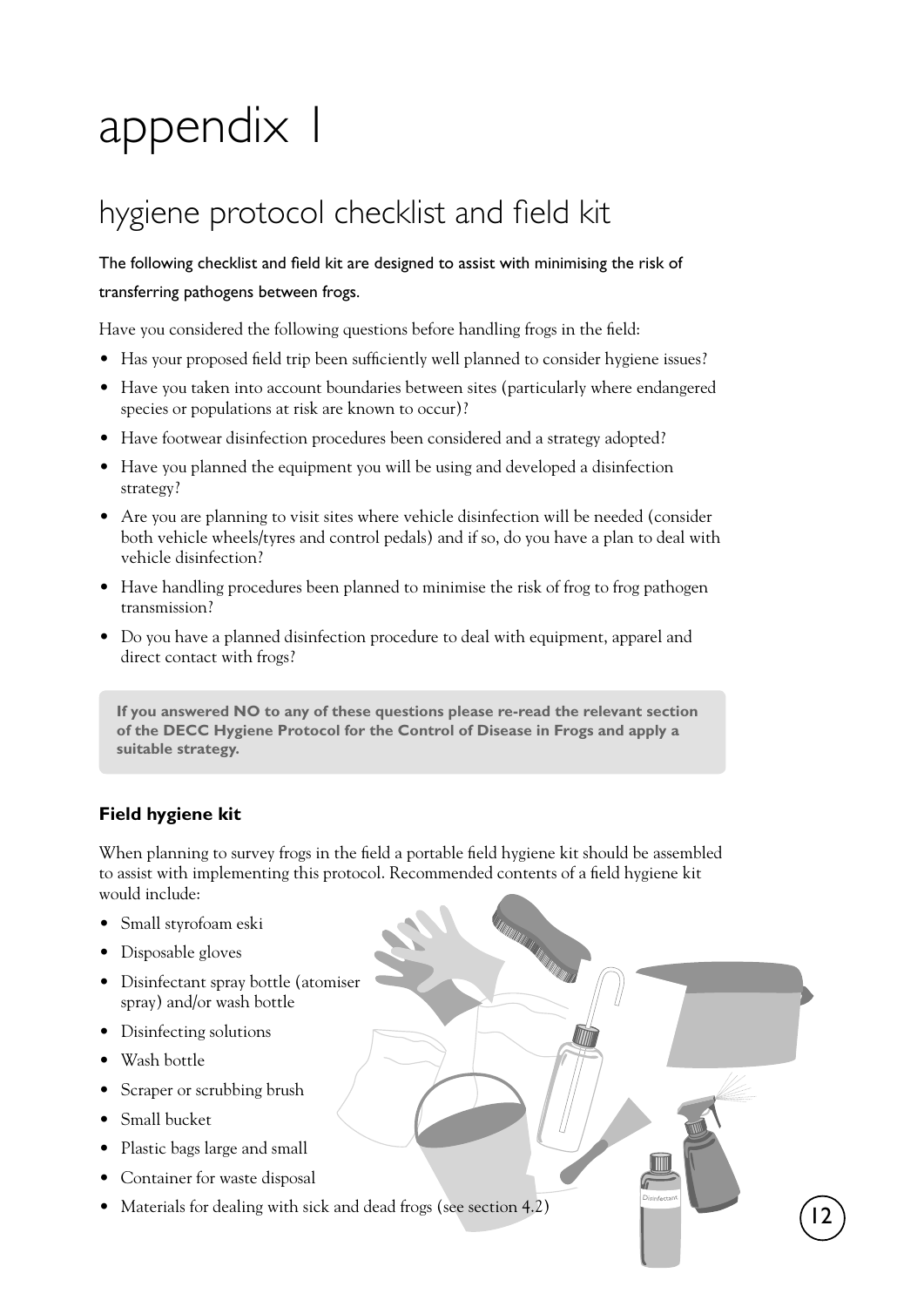### appendix 2

**prior to sending a sick or dead frog. In some cases, only wild frogs will be assessed for disease. Analysis may also attract a small fee per sample.** 

13

### **Always contact the** designated sick and dead frog recipients **relevant specialist**

Contact one of the following specialists to arrange receipt and analyse sick and dead frogs. Make contact prior to dispatching package:

Karrie Rose

Australian Registry if Wildlife Health Taronga Conservation Society, Australia PO Box 20 MOSMAN NSW 2088

Phone: 02 9978 4749 Fax: 02 9978 4516 Krose@zoo.nsw.gov.au

Diana Mendez or Rick Speare School of Public Health, Tropical Medicine and Rehabilitation Sciences James Cook University Douglas Campus TOWNSVILLE QLD 4811

Phone: 07 4796 1735 Fax: 07 4796 1767 Diana.Mendez@jcu.edu.au Richard.Speare@jcu.edu.au

Michael Mahony School of Biological Sciences University of Newcastle CALLAGHAN NSW 2308

Phone: 02 4921 6014 Fax: 02 4921 6923 bimjm@cc.newcastle.edu.au

For information on frog keeping licences and approvals to move some species of displaced frog contact:

Co-ordinator, Wildlife Licensing Wildlife Licensing and Management Unit **DECC** PO Box 1967 Hurstville NSW 1481 Ph 02 9585 6481 Fax 02 9585 6401 wildlife.licensing@environment.nsw.gov.au

#### For information on the possible identity of displaced frogs contact:

Frog and Tadpole Society (FATS) Frogwatch Helpline Ph: 0419 249 728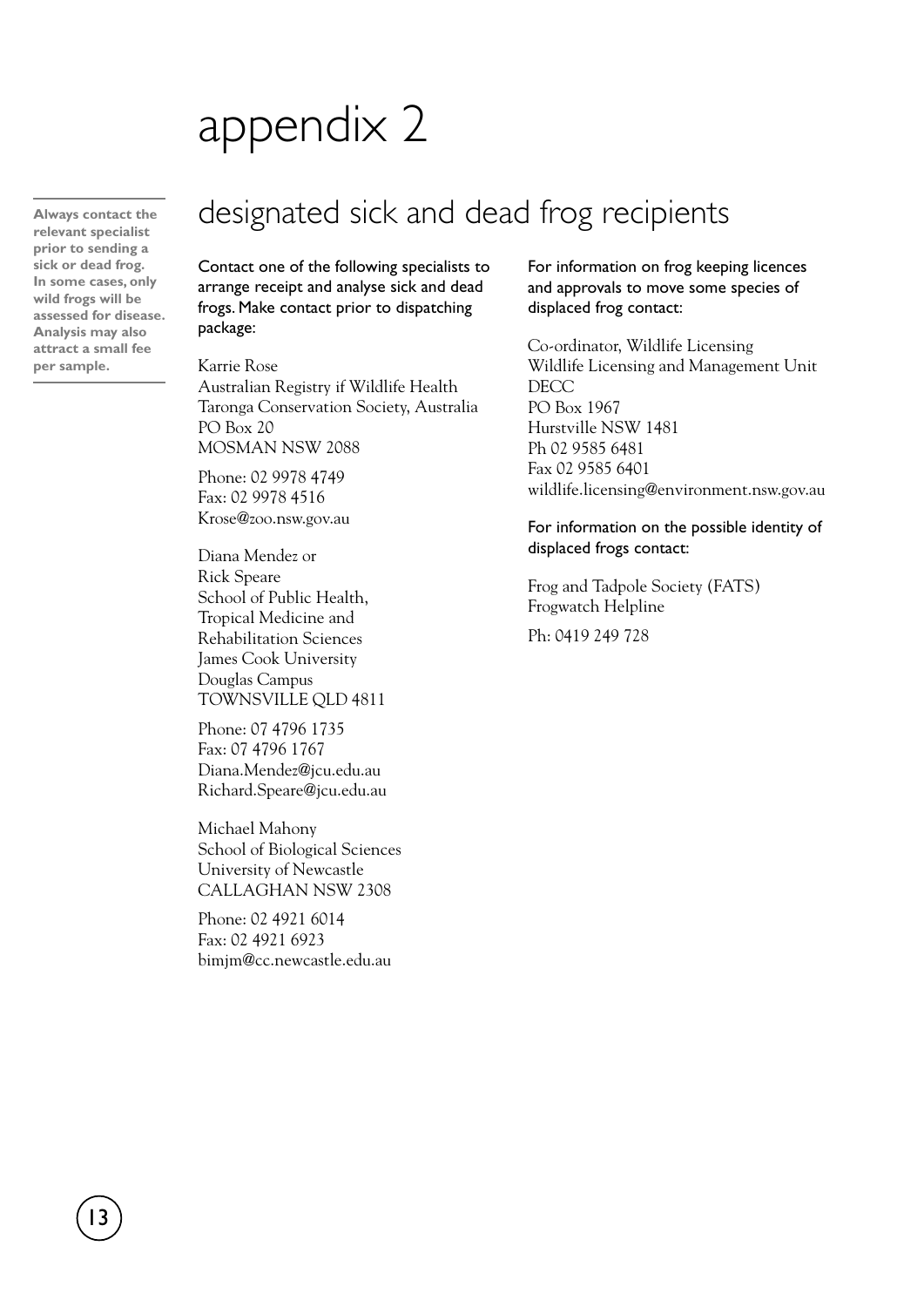# appendix 3

### NSW Animal Welfare Advisory Council methodology

The NSW Animal Welfare Advisory Council procedure for humanely euthanasing cane toads or terminally ill frogs is stated as follows:

- Using gloves, or some other implement, place cane toad or terminally ill frog into a plastic bag.
- Cool in the refrigerator to 4°C.
- Crush cranium with a swift blow using a blunt instrument.

Note: Before killing any frog presumed to be a cane toad, ensure that it has been correctly identified and if outside the normal range for cane toads in NSW (north coast) that local DECC regional office is informed.

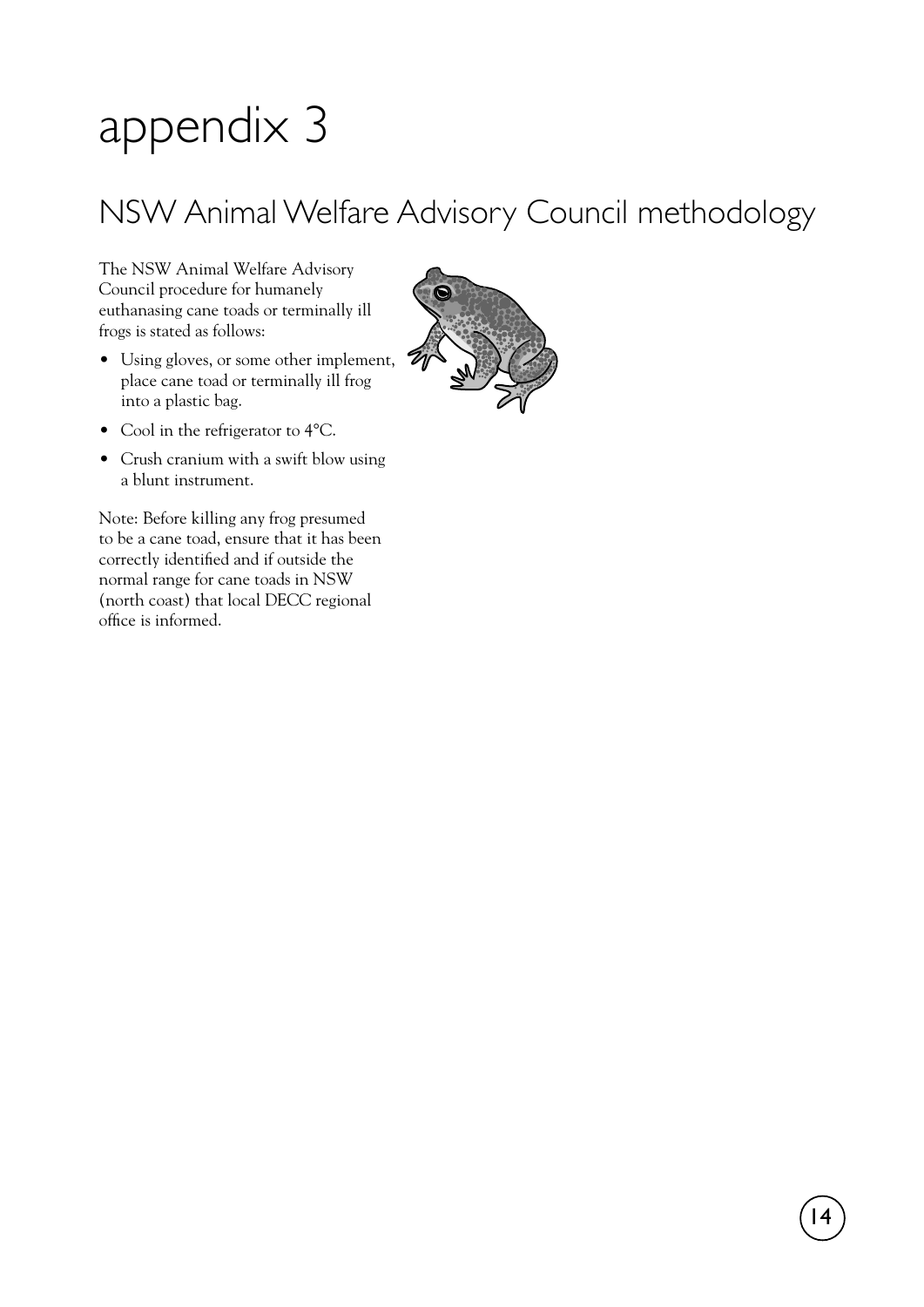### appendix 4

### licensed wildlife carer and rescue organisations

Following is a list of wildlife rehabilitation groups licensed by Department of Environment and Climate Change (NSW):

#### **Northern NSW**

Australian Seabird Rescue For Australian Wildlife Needing Aid (FAWNA) Friends of the Koala Friends of Waterways (Gunnedah) Great Lakes Wildlife Rescue Koala Preservation Society of NSW Northern Rivers Wildlife Carers Northern Tablelands Wildlife Carers Tweed Valley Wildlife Carers Seaworld Australia WIRES branches in Northern NSW

#### **Southern NSW**

Looking After Our Kosciuszko Orphans (LAOKO) Native Animal Network Association Native Animal Rescue Group Wildcare Queanbeyan WIRES branches in Southern NSW

#### **Sydney, Hunter and Illawarra**

Hunter Koala Preservation Society

Ku-ring-gai Bat Colony Committee Kangaroo Protection Co-operative Native Animal Trust Fund Organisation for the Rescue and Research of Cetaceans (ORRCA) Sydney Metropolitan Wildlife Services Wildlife Aid Wildlife Animal Rescue and Care (Wildlife ARC) Waterfall Springs Wildlife Park Oceanworld Wildlife Care Centre, John Moroney Correctional Centre Koalas in Care WIRES branches around Sydney, Hunter and Illawarra

#### **Western NSW**

Rescue and Rehabilitation of Australian Native Animals (RRANA) RSPCA Australian Capital Territory Inc. Wildlife Carers Network (Central West) WIRES branches in Western NSW Cudgegong Wildlife Carers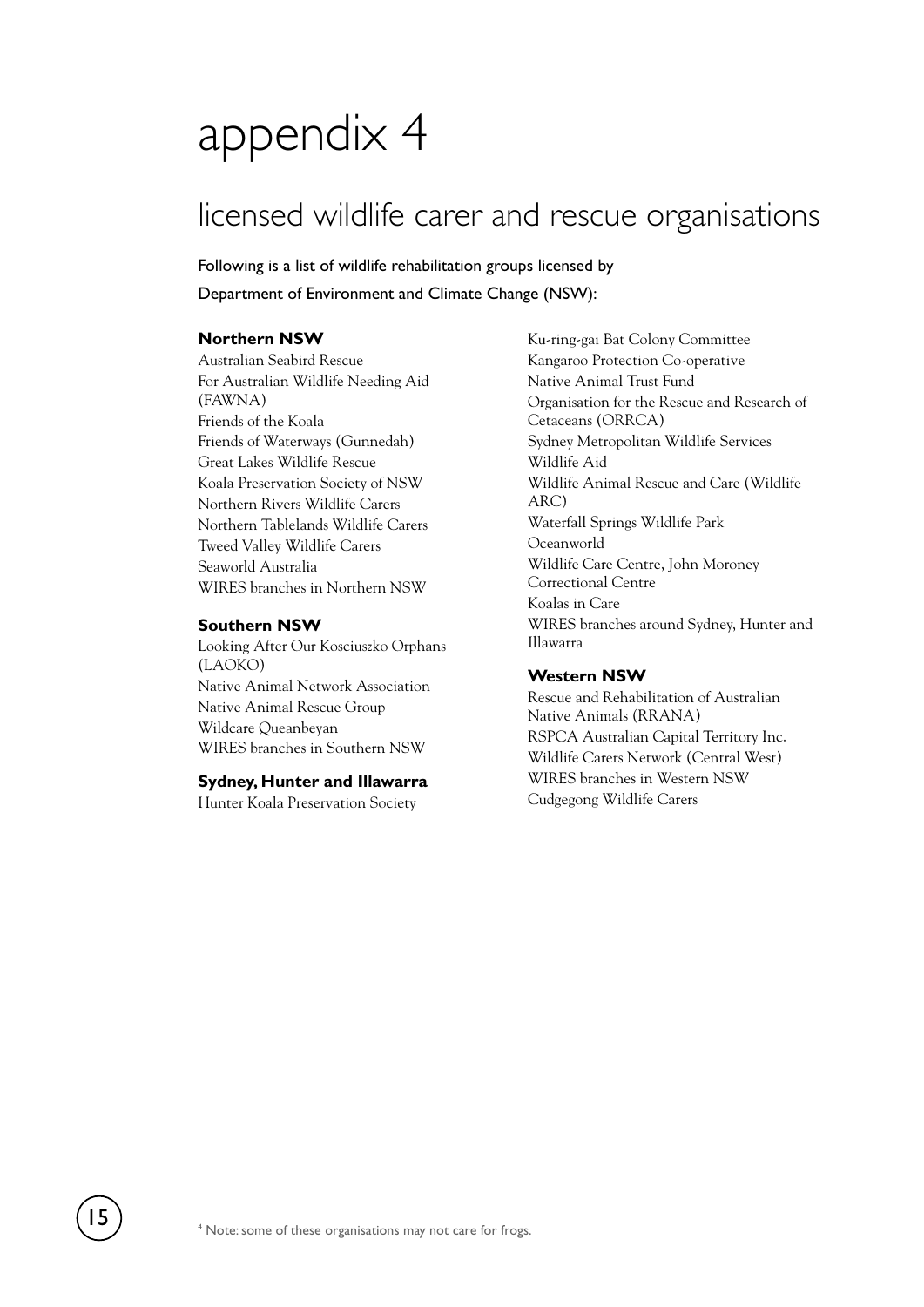### appendix 5 - sick or dead frog collection form

Sender details:

| name:                                                                                                                                                      |                                                                                             | address:                                                                                                   |                     |                                            |                 | postcode:      |  |  |  |
|------------------------------------------------------------------------------------------------------------------------------------------------------------|---------------------------------------------------------------------------------------------|------------------------------------------------------------------------------------------------------------|---------------------|--------------------------------------------|-----------------|----------------|--|--|--|
| phone: (w)                                                                                                                                                 | (h)                                                                                         |                                                                                                            | fax:                | email:                                     |                 |                |  |  |  |
| Collector details: (where different to sender)                                                                                                             |                                                                                             |                                                                                                            |                     |                                            |                 |                |  |  |  |
| name:                                                                                                                                                      |                                                                                             | address:                                                                                                   |                     |                                            |                 | postcode:      |  |  |  |
| phone: (w)                                                                                                                                                 | (h)                                                                                         |                                                                                                            | fa $x$ :            | email:                                     |                 |                |  |  |  |
| Specimen details:                                                                                                                                          |                                                                                             |                                                                                                            |                     |                                            |                 |                |  |  |  |
| record no:                                                                                                                                                 | no. of specimens:                                                                           | species name:                                                                                              |                     |                                            | date collected: |                |  |  |  |
|                                                                                                                                                            |                                                                                             |                                                                                                            |                     |                                            |                 | day/month/year |  |  |  |
| time collected:                                                                                                                                            | sex:<br>male/female                                                                         | status at time of collection:                                                                              |                     | date sent:<br>healthy(H)/ sick(S)/ dead(D) |                 | day/month/year |  |  |  |
|                                                                                                                                                            |                                                                                             |                                                                                                            |                     |                                            |                 |                |  |  |  |
| location:                                                                                                                                                  |                                                                                             |                                                                                                            | map grid reference: | (easting)                                  |                 | (northing)     |  |  |  |
| reason for collection:                                                                                                                                     |                                                                                             |                                                                                                            |                     |                                            |                 |                |  |  |  |
| Batch details for multiple species collection:<br>locality<br>(AMG)<br>status (H/S/D)<br>species<br>date<br>no.<br>sex                                     |                                                                                             |                                                                                                            |                     |                                            |                 |                |  |  |  |
|                                                                                                                                                            |                                                                                             |                                                                                                            |                     |                                            |                 |                |  |  |  |
|                                                                                                                                                            |                                                                                             |                                                                                                            |                     |                                            |                 |                |  |  |  |
|                                                                                                                                                            |                                                                                             |                                                                                                            |                     |                                            |                 |                |  |  |  |
|                                                                                                                                                            |                                                                                             |                                                                                                            |                     |                                            |                 |                |  |  |  |
|                                                                                                                                                            |                                                                                             |                                                                                                            |                     |                                            |                 |                |  |  |  |
| habitat type:                                                                                                                                              |                                                                                             |                                                                                                            | micro habitat:      |                                            |                 |                |  |  |  |
| vegetation type:<br>eg creek bank, under log, amongst emergent vegetation,<br>eg rainforest, sedgeland<br>eg creek, swamp, forest<br>on ground in the open |                                                                                             |                                                                                                            |                     |                                            |                 |                |  |  |  |
| unusual behaviour of sick frogs:                                                                                                                           |                                                                                             |                                                                                                            |                     |                                            |                 |                |  |  |  |
|                                                                                                                                                            |                                                                                             | eg lethargic, convulsions, sitting in the open during the day, showing little or no movement when touched. |                     |                                            |                 |                |  |  |  |
| dead frogs appearance:                                                                                                                                     |                                                                                             |                                                                                                            |                     |                                            |                 |                |  |  |  |
| eg thin, reddening of skin on belly and/or toes, red spots, sore, lumps or discolouration on skin                                                          |                                                                                             |                                                                                                            |                     |                                            |                 |                |  |  |  |
| deformed frogs:                                                                                                                                            | dead/sick tadpoles:<br>eg limb(s) missing, abnormal shape or length<br>eg numbers/behaviour |                                                                                                            |                     |                                            |                 |                |  |  |  |
| unusual appearance of egg masses:<br>recent use of agricultural chemicals in area:                                                                         |                                                                                             |                                                                                                            |                     |                                            |                 |                |  |  |  |
| eg grey or white eggs<br>eg pesticides, herbicides, fertilisers                                                                                            |                                                                                             |                                                                                                            |                     |                                            |                 |                |  |  |  |

other potential causes of sickness/mortality/comments/additional information: